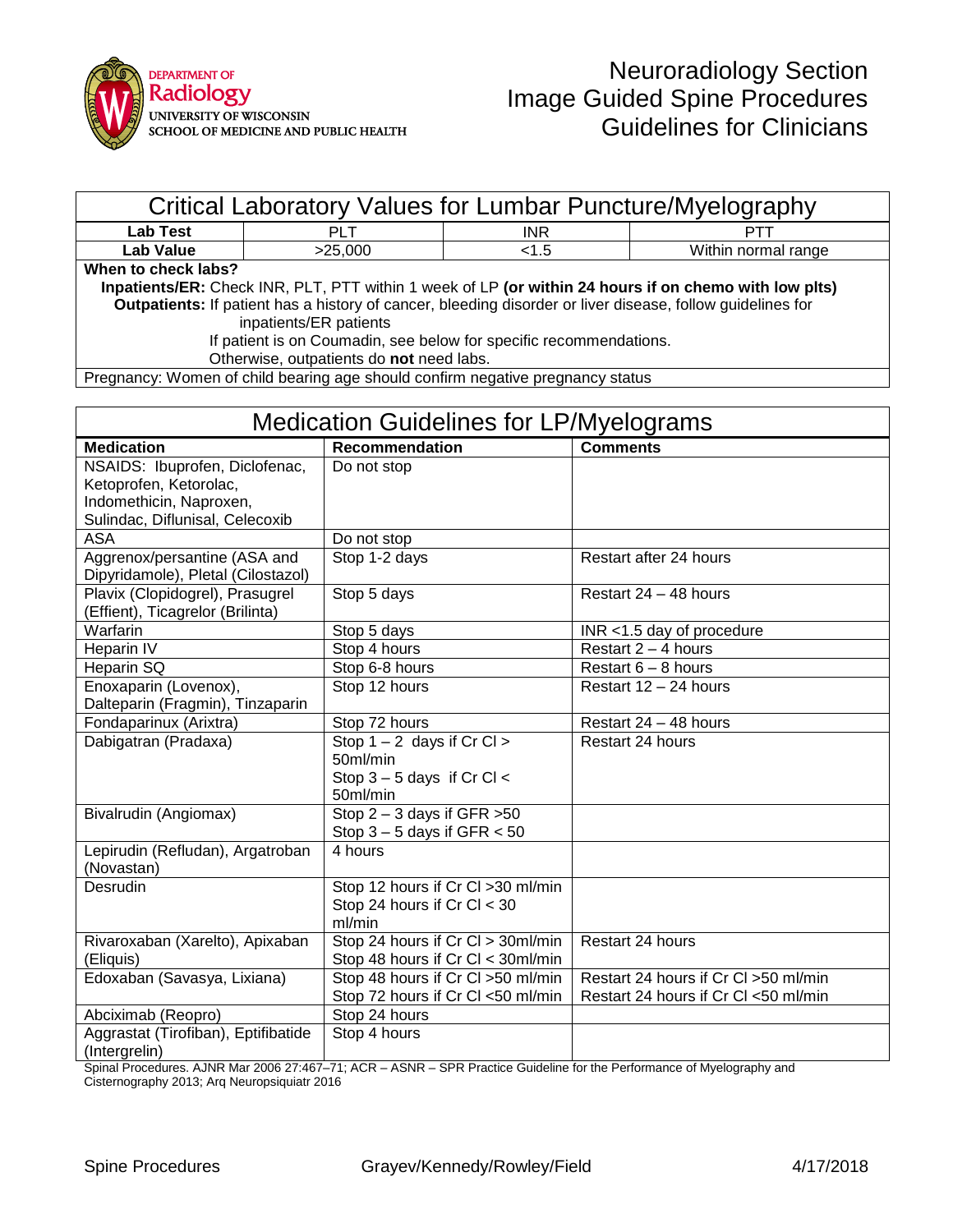

## Guidelines for Head CT/MR prior to L

Recommend Head CT in patients with signs/symptoms of increased intracranial pressure:

- New onset seizure
- Papilledema
- Focal neurologic findings
- Altered mental status

American College of Physicians: Practice Guidelines Lumbar Puncture. Physician Information and Education Resource. 2010.

NPO: Patients should be NPO 4-6 hours (except for medication and sips of water) prior to myelography, intrathecal chemotherapy or if conscious sedation is required.

Pre-Medication for Allergy to Iodine:

- 1. Follow standard pre-med guidelines as for any other iodine injection (e.g. in CT)
- 2. Refer to "contrast corner" at:

<http://www.radiology.wisc.edu/fileShelf/contrastCorner/files/prophylaxisPolicy.pdf> Conscious Sedation:

- 1. If patients require conscious sedation for the procedure, the patient should be NPO 4-6 hours prior to procedure except for medication and sips of water
- 2. Of note, the nursing staff will not administer conscious sedation on patients with mental status change.

#### **Eligibility for image guided LP/myelography**

- 1. Neuroradiology performs myelograms and lumbar punctures (LP) requiring image guidance in adult and teen age patients.
	- a. Please note that fluoroscopic guidance for LP adds ionizing radiation and substantial cost and cannot be justified by staffing concerns alone.
	- b. An attempt at the bedside is expected before requesting fluoroscopic guidance
		- i. Please note that if there are issues with a bedside LP (such as coagulopathy, immune compromise or an anxious/combative patient) these will be issues under fluoroscopy as well.
	- c. If the primary team requires assistance performing an LP, inpatients should be initially evaluated by the Bedside Procedure Service (pager 8030)
		- i. Available From Monday through Friday  $8 4:30$
		- ii. Order Set IP-Lumbar Puncture Bedside (2467)
		- iii. Exceptions are patients who require intrathecal chemotherapy
	- d. If there is a contraindication to a bedside attempt (i.e. severe scoliosis, extensive posterior fusion, unhealed surgical wound limiting level options), please call the Neuroradiology Clinical Program Coordinator (CPC) (263-6871 / pager 9245) to discuss the case (Monday – Friday,  $8 - 5$ ). After hours and on the weekend, please contact the Neuroradiology reading room (263-8623) or page the Neuroradiology fellow on call.
- 2. Pediatric patients (patients younger than 13 years old) are performed by the **Pediatric Radiology section**. Please call the following number to coordinate a pediatric lumbar puncture (30670).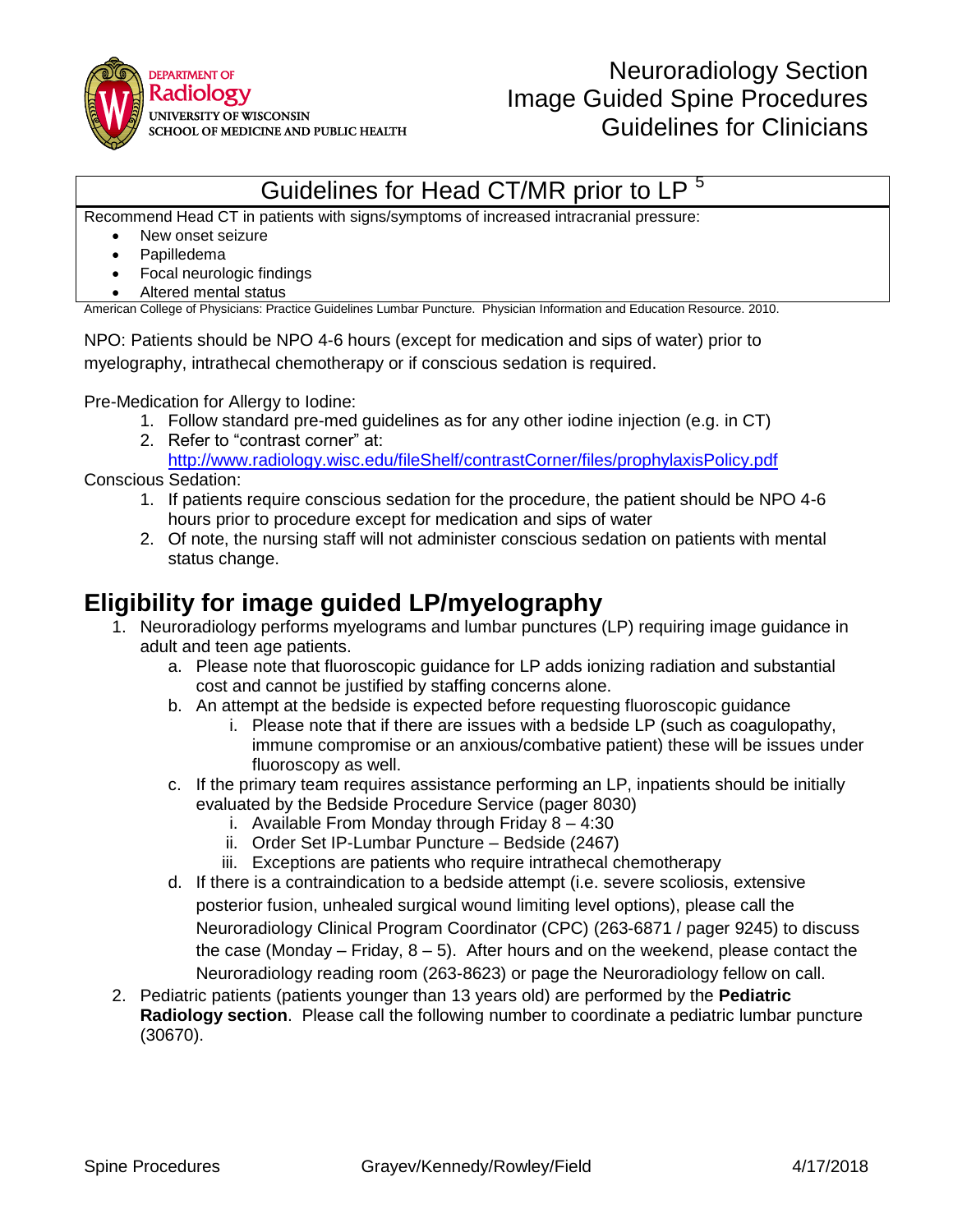

### **Coordinating an LP/myelogram for an inpatient/ ER patient at UW**

- 1. Call the Neuroradiology CPC (263-6871 / pager 9245) to discuss the case (Monday Friday, 8 – 5). After hours and on the weekend, please contact the Neuroradiology reading room (263- 8623) or page the Neuroradiology fellow on call.
- 2. State that you would like to order a lumbar puncture on an inpatient/ER patient.
	- a. Simply placing the order through EPIC without communicating directly with the Neuroradiology department will delay the procedure.
- 3. It is best to call first thing in the morning.
- 4. The CPC will ask the following questions:
	- a. What is the indication/reason for the LP?
	- b. Has someone on the floor/ER attempted to perform the LP?
	- c. Is the patient consentable? If not, who is the power of attorney and what is their contact information?
	- d. What is the INR, PTT and PLT count? We require labs on all inpatients/ER patients. Please refer to lab/medication guidelines for cutoff values.
	- e. Are there any potential issues that the radiologist should know prior to performing the LP? For example, the LP needs to be performed under conscious sedation or general anesthesia.
	- f. If the LP is to be done for intrathecal chemotherapy administration, is the chemotherapy ready and who will be available to administer the chemotherapy?
	- g. Are there any special requests? For example, measure pressures, large volume tap etc.
- 5. The CPC will bring the request to the Neuroradiology reading room for approval.
- 6. Place the order for the LP through Epic/Healthlink.
- 7. Make sure to also place lab orders for the CSF fluid analysis.
	- a. The Neuroradiology department will not place orders for CSF analysis.
- 8. Once the lumbar puncture is complete, the patient will be transferred back to the floor/ER. The patient should lay flat for at least 1 hour.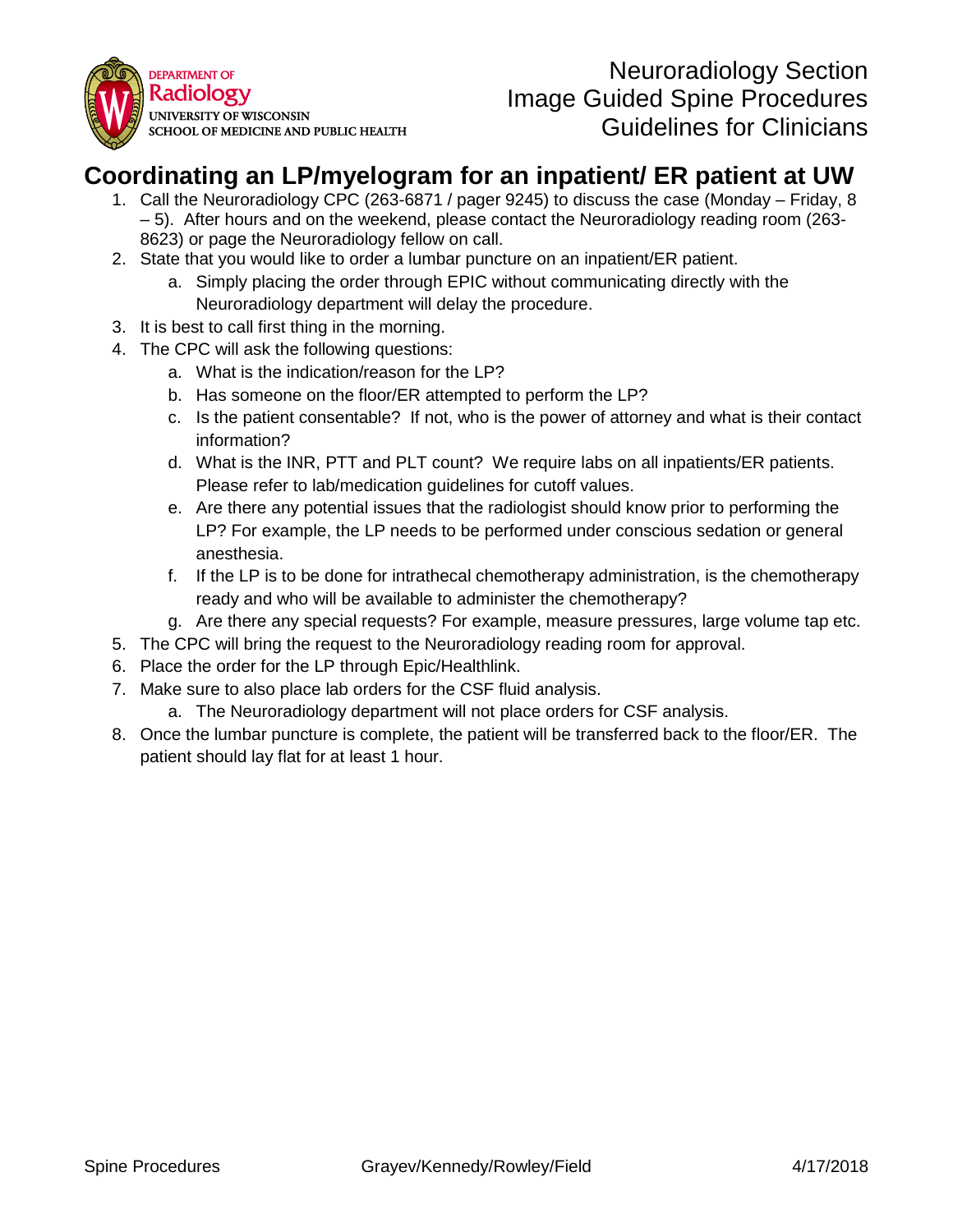

### **How to coordinate an LP for a VA patient**

- 1. Follow steps 1-3 as outlined in the inpatient/ER patient section
- 2. State that you would like to coordinate an LP/Myelo for a patient at the VA
- 3. The procedure requires approval by the medical director, Alan Bridges, who can be contacted through the VA operator (256-1901, option 0)
- 4. Once the procedure is approved, contact the VA interventional radiology department and talk to one of the radiology technologists (280-7126)
- 5. The VA technologists will then coordinate with the UW radiology scheduler to officially schedule the procedure (263-9729, option 3). After hours or during the weekends, the UW technologist will schedule the procedure directly.
- 6. The UW technologists (262-5314) will coordinate a time with the neuroradiology team
- 7. After the LP is performed, CSF is sent back to the VA with the patient
- 8. Post procedure orders: The patient should lay flat for an hour after the procedure

### **Intrathecal chemotherapy**

- 1. For intrathecal chemotherapy cases, there must be an MD/NP available and ready to administer chemotherapy.
- 2. Patients will **NOT** be transferred to the procedure room until the chemotherapy is ready and there is an attending available to inject the chemotherapy.
- 3. INR, PTT and PLT count are required on all patients receiving ITC (Please refer to lab/medication guidelines for cutoff values)

### **Image guidance for procedures**

- 1. Image guidance will be provided as needed for the clinical services for blood patches and lumbar drain placement
- 2. The clinical team will need to contact the Interventional Radiology quarterback (2-5341) to arrange a mutually agreeable time for the procedure
- 3. Neuroradiology will be available for back up as needed but will not be involved in primary needle placement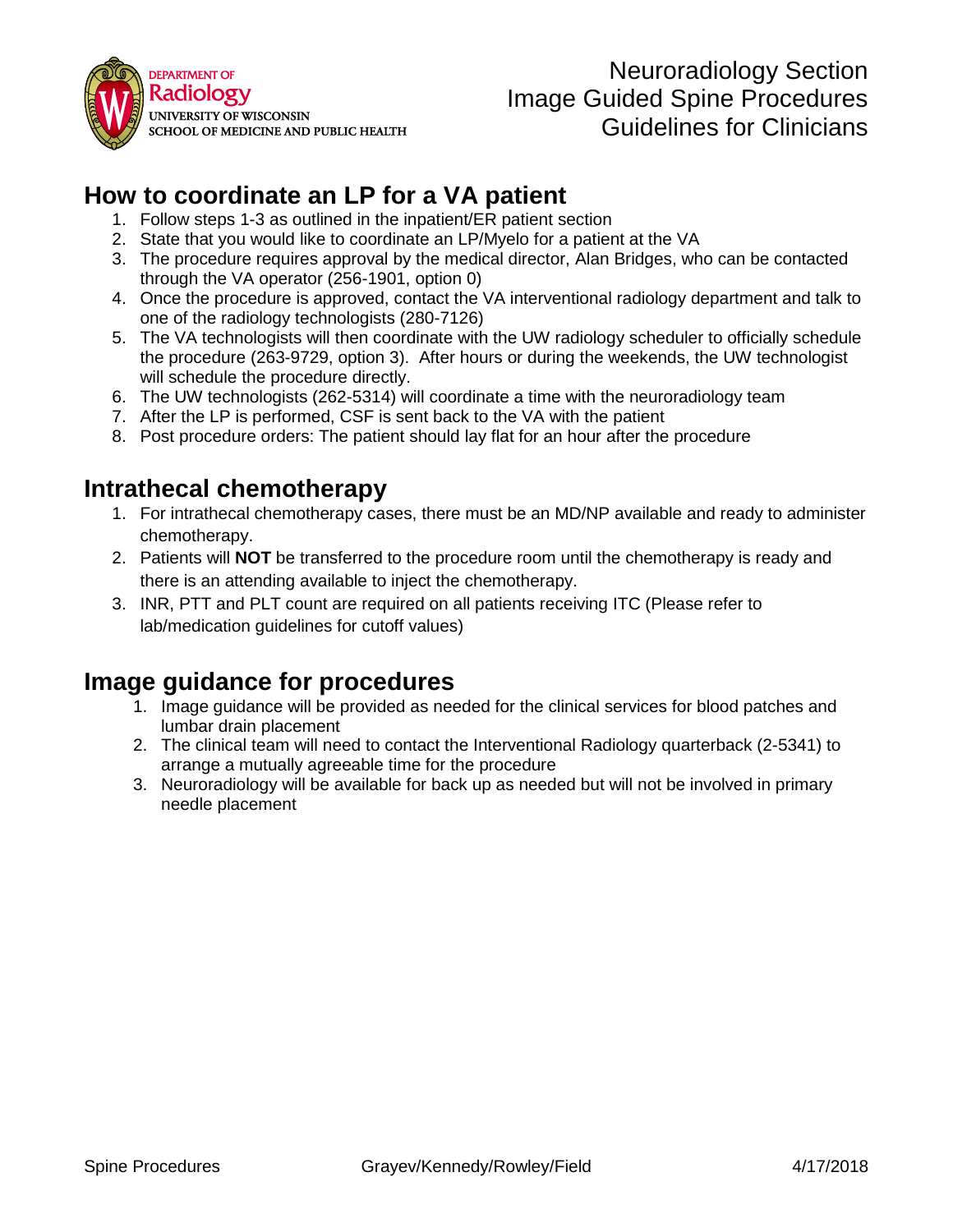

### **How to handle post-procedure headaches?**

- 1. Conservative measures include:
	- a. Recommendations for bed rest:
		- i. For the first 12 hours after the LP, lie flat, NO lifting, NO straining
		- ii. If patient gets a headache after getting up, recommend again lying flat for an additional 12 hours
		- iii. If headaches do not improve after lying flat this may indicate a more serious complication and the patient should be evaluated by the ordering physician
		- b. Instructions for hydration: Recommend hydration. Caffeine may be helpful.
- 2. Pain management: If headaches persist despite conservative measures, pain medication such as Tramadol may be indicated. Prescriptions for this type of medication should be coordinated through the patient's primary care physician or clinician who ordered the procedure.
	- a. Of note, the neuroradiology staff will not prescribe narcotic pain medication

### **How to coordinate a blood patch?**

- 1. A blood patch may be indicated for patients who have persistent unrelenting headaches after conservative measures have been attempted
- 2. Blood patches are performed by the **anesthesiology department** at UW
	- b. Call pager **"PAIN"** or **7246** to coordinate
		- i. If the patient calls the neuroradiology department directly, the neuroradiology staff will page the anesthesiology **PAIN** pager to help coordinate.
			- 1. The Neuroradiology staff will obtain the patient's contact information and pass this information to the Anesthesia PAIN clinician
		- ii. If a clinician/coordinator calls, the Neuroradiolgist will provide the PAIN pager number to the clinician/ coordinator and it will be that individual's responsibility to page the PAIN page
		- iii. Regular business hours: An anesthesiology nurse or anesthesiology resident will respond, assess eligibility and help to facilitate blood patch if indicated
		- iv. During off hours: The on call anesthesiology resident will respond. It will likely take much longer to coordinate after hours.
		- v. The anesthesiology department will work up each patient individually and assess whether the procedure is indicated